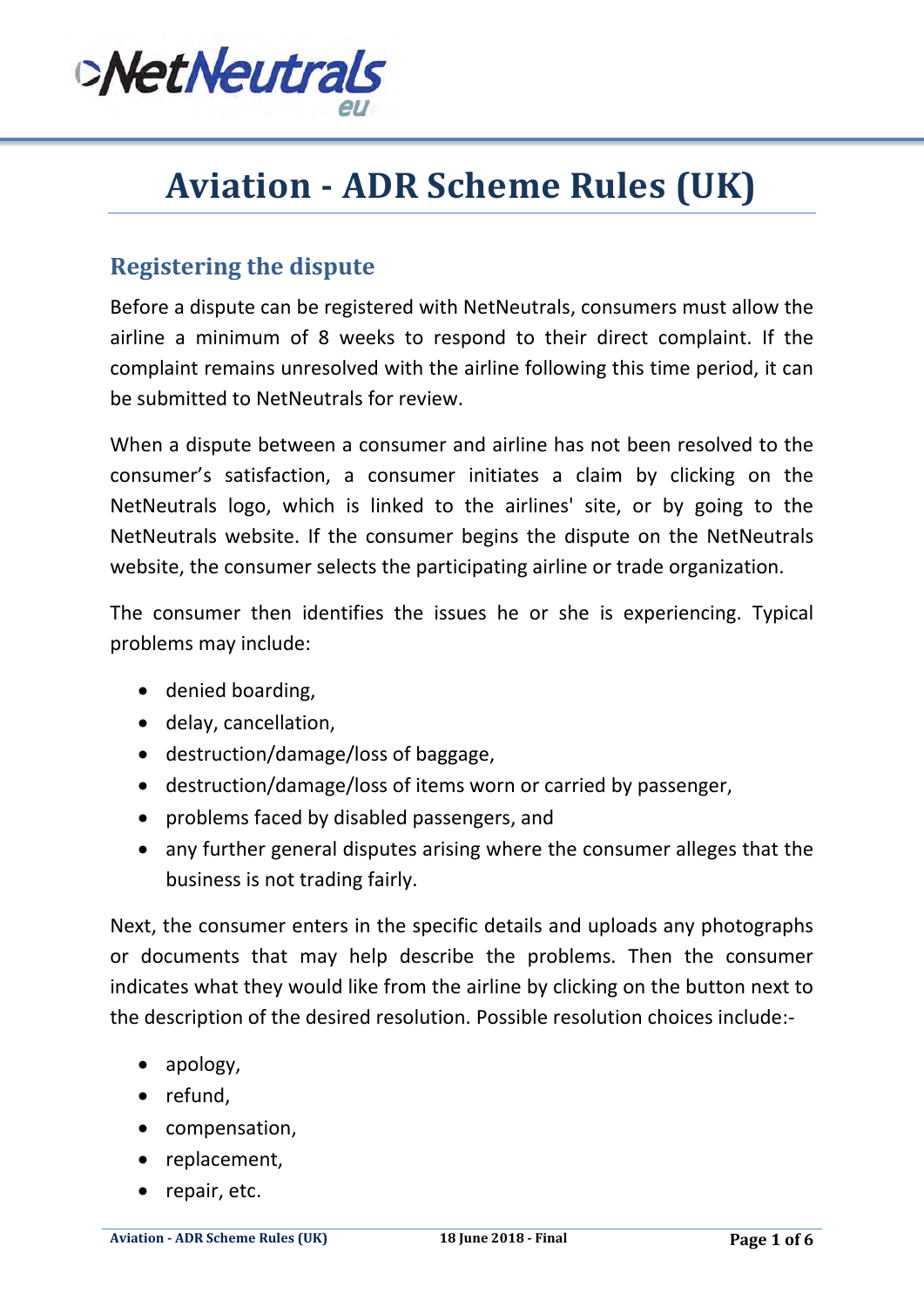

Claims can also be initiated by the consumer via post. An administrator is available at NetNeutrals Ireland or UK office to receive and review claims. The administrator enters the consumer's information on the website, prints those details, and posts it to the consumer, who confirms the details or notifies the administrator of any needed changes prior to returning the claim by post.

The consumer pays a fee of £10 to open the case. All other fees are paid by the airline. The consumer's payment may be paid online via PayPal, or by post with a money order.

NetNeutrals will handle disputes in the language which was used by the consumer when entering into their contract with the airline.

## **Inform the Parties**

Once the complete complaint file has been received by NetNeutrals, within one business day a confirmation is sent to all parties. The confirmation letter/email informs the parties that a case has been opened. The parties can log on and see the name of the consumer/airline, the description of the problem and the requested resolution.

If a consumer's complaint cannot be accepted, due to reasons set-out in the "Statement of Grounds for Refusing or Refusing to Continue Applications, or due to reasons relating to conflict of interest, the consumer will be advised within 3 weeks of the date NetNeutrals received the final submissions of the consumer and airline. If a case cannot be accepted for any of these reasons the consumer's £10 payment will be processed for a full refund within three business days.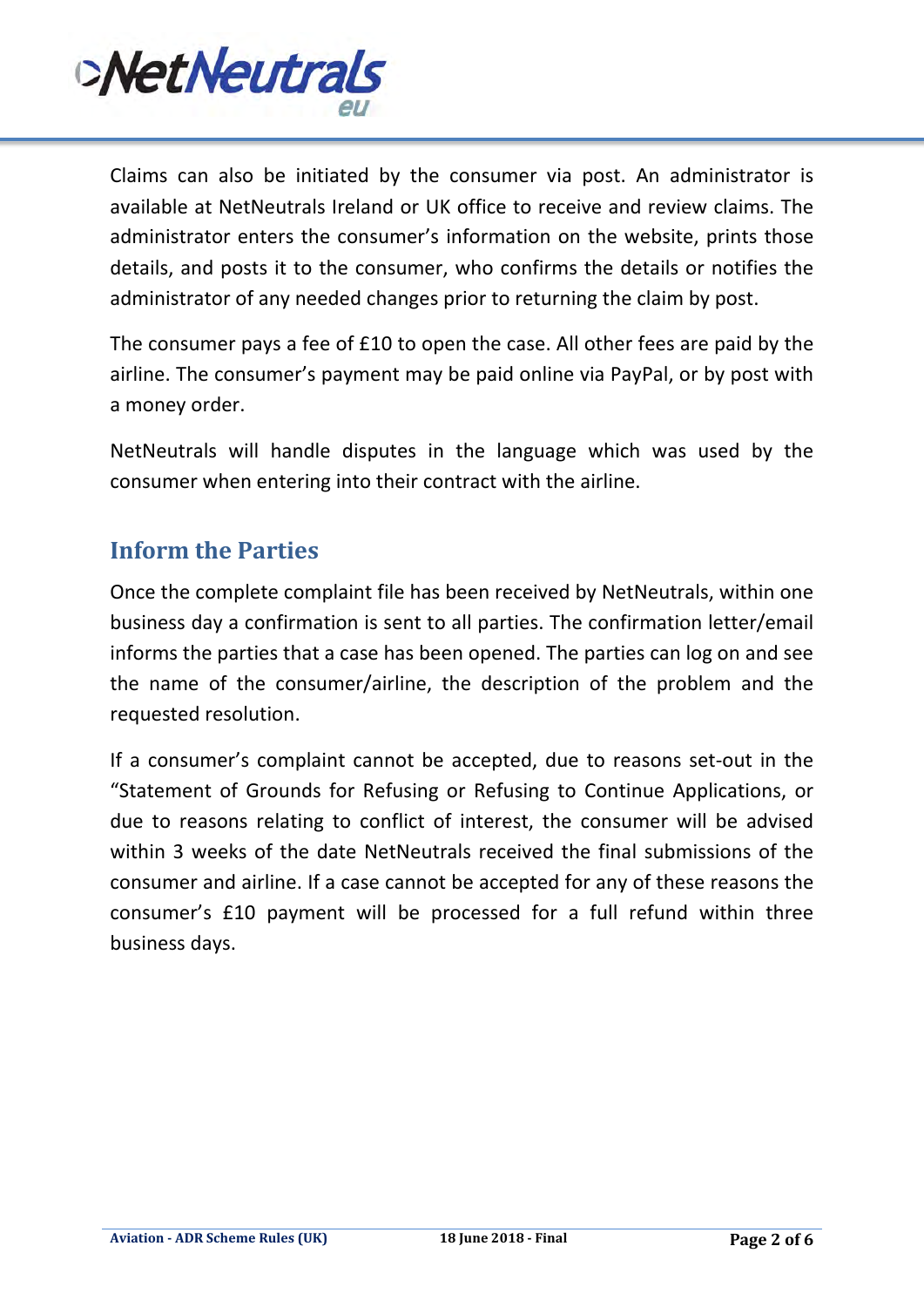

# **Find a solution**

Once a case is opened, both parties are provided access to a confidential online forum where they can communicate with one another using various tools and templates to find an acceptable solution. These tools include:-

- diagrams and graphics that help to explain the issue at the root of the dispute,
- systems for uploading images or other supporting documentation,
- suggestions for possible methods of redress, and
- templates for drafting apologies and other communication between the parties.

If, after 14 calendar days, the parties are unable to reach a resolution through direct negotiation, the process immediately moves to the mediation step. The case will remain in mediation until a settlement is agreed upon, or 7 calendar days have passed, whichever comes first. Should a resolution not be reached within this time period, the consumer can elect to proceed into adjudication. NetNeutrals will not hold oral hearings.

#### **Unable to agree**

If the parties are unable to come to an agreement, the consumer has the option of inviting a trained Mediator or Neutral (ADR official) into the forum to facilitate the process of reaching a resolution. Inviting the Neutral into the case triggers an additional fee to be paid by the airline. If the resolution is not reached through mediation, the Neutral will file a proposed settlement that the parties can comment on, and then the consumer has seven calendar days in which they can choose to accept or decline.

## **Adjudication**

In the event the parties are unable to settle the dispute using mediation, the consumer can file for adjudication. In this process, a new Neutral reviews the entire case file and makes a final decision. The consumer will have 7 calendar days to decide whether they accept or reject the adjudicator's decision.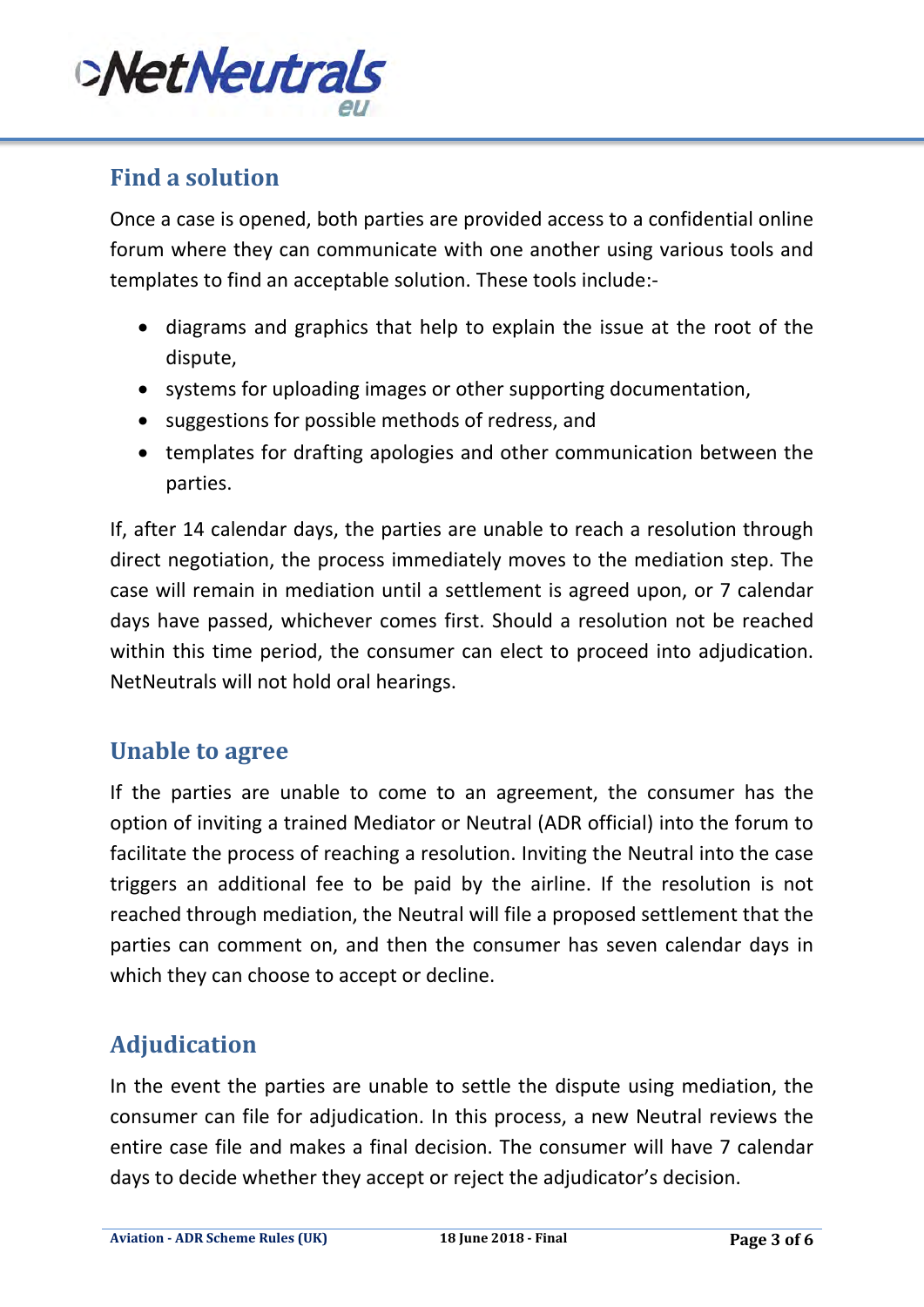

## **Compliance**

Once a resolution is reached, at any stage of the process, and accepted by the consumer, the airline has 30 days to comply. In other words, the decision made by NetNeutrals will be binding on the airline if accepted by the consumer. Proof of compliance must be provided to NetNeutrals directly by the airline in a manner which provides evidence of their compliance (e.g. copy of cheque). The consumer can also provide confirmation of compliance, but the obligation is on the airline to provide it if the consumer does not provide it. Non-compliance by the airline can result in a penalty of 15% of the overall award; accrued on a monthly basis until proof of compliance can be provided.

Once it has begun, airlines are unable to withdraw from the process; however, the consumer may withdraw at any point. Consumers may choose to bring a claim to court at any stage, apart from once they agree with a decision  $-$  at this point they are bound by the decision, and are no longer able to take their claim to court. Consumers will be informed that, subsequent court proceeding may result in a different outcome from the NetNeutrals process.

The airline will be required to agree that once NetNeutrals has accepted a complaint the airline may not withdraw before NetNeutrals has made a decision. If the airline terminates their arrangement with NetNeutrals, there will be no effect on the processing of, and resolution of, any disputes submitted by consumers, and already accepted by NetNeutrals prior to the effective date of termination, nor the airline's obligation to comply with any binding outcome of the process.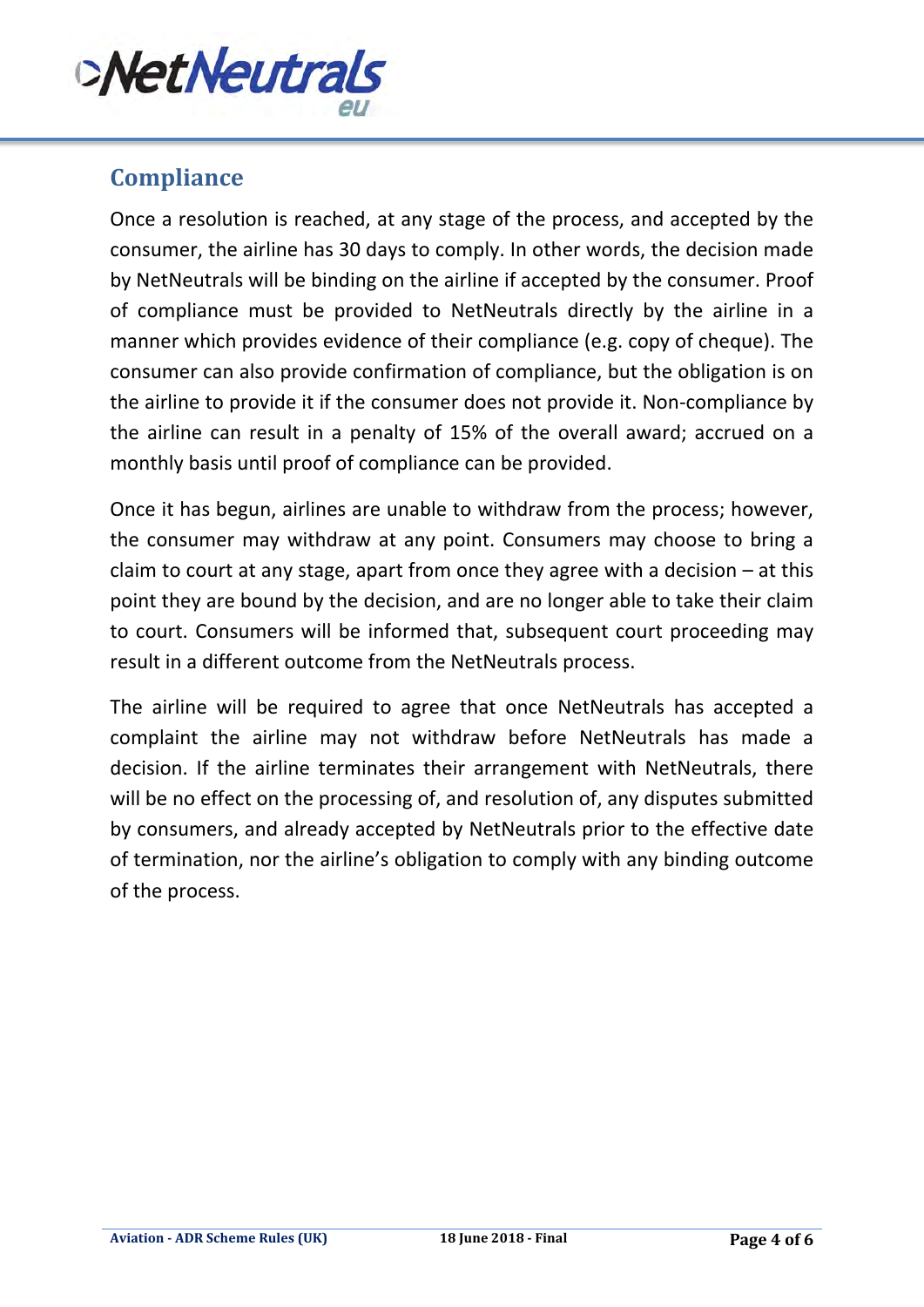

#### **Conflict of Interest**

If, after consideration of the consumer's complaint has commenced, it is discovered that the ADR Official handling the consumer's complaint has a conflict of interest in the case, then the case is immediately moved to another ADR official within NetNeutrals or NetNeutrals will cease handling the complaint. In the latter case, NetNeutrals will assist the consumer in transferring their complaint to another ADR entity and will pay any fee payable by the consumer for doing so. If another ADR entity cannot accept the complaint, or there is not another ADR entity, NetNeutrals will only continue handling the complaint with the consent of the airline and the consumer. If that consent is withheld, NetNeutrals will refund the fee already paid by the consumer.

## **Recordkeeping**

NetNeutrals will maintain records on any discussion with consumers and/or airline witnesses or experts as disputes are investigated, considered, and determined. All transaction-related records and personal information stored on the EU-based cloud service will be destroyed no less than 7 years, per CAA guidelines, following the dispute's resolution.